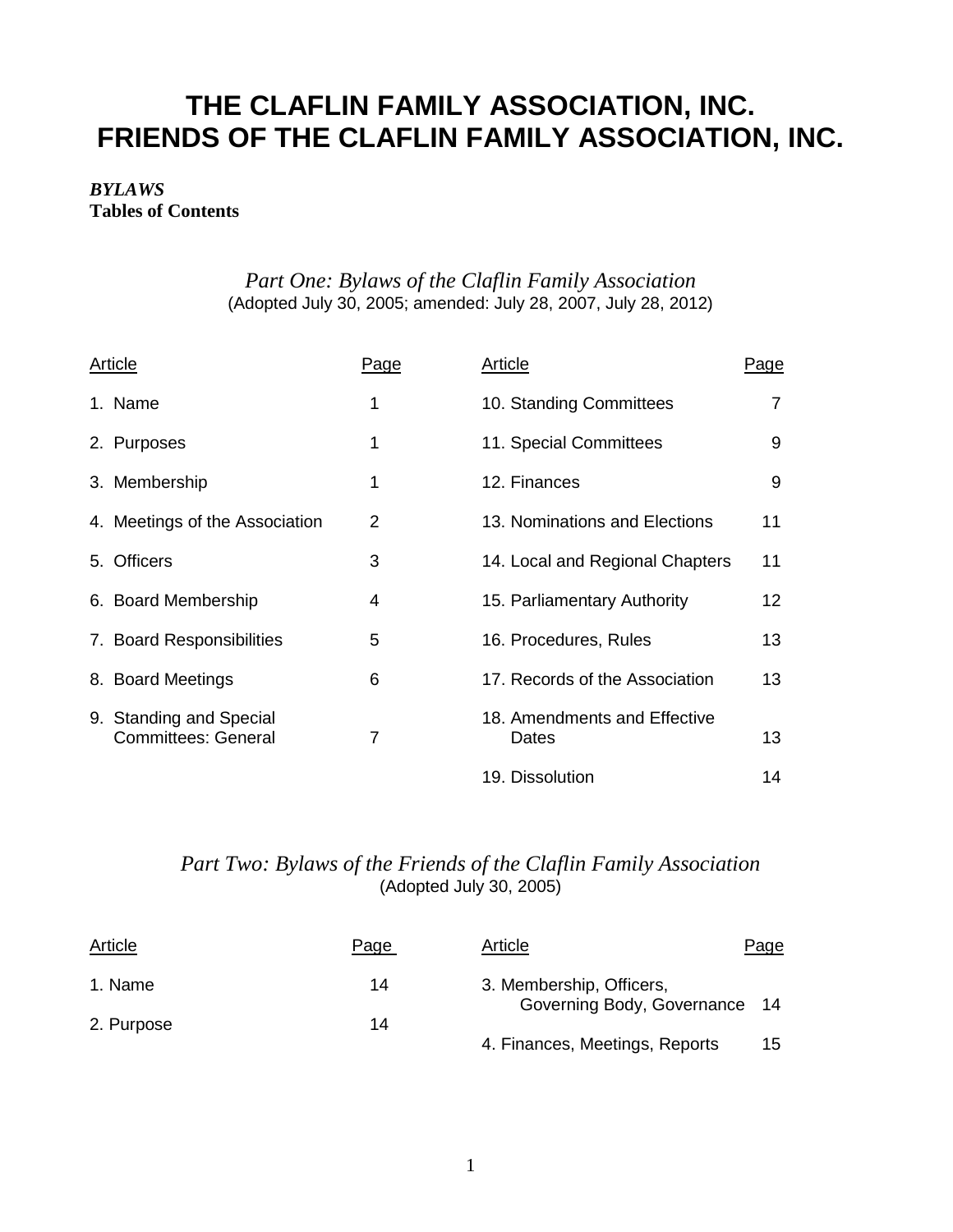# **Part One: Bylaws of the Claflin Family Association**

#### **Article 1. Name**

1.1 Name. The name of this organization shall be the Claflin Family Association, hereinafter called the Association.

#### **Article 2. Purposes**

- 2.1 Purposes. The purposes of the Association shall be to:
	- 2.1.1 Hold annual Claflin Family reunions,
	- 2.1.2 Promote friendships among members of the Claflin Family,
	- 2.1.3 Inform the membership about the genealogy and history of the Claflin Family in America since 1650,
	- 2.1.4 Collaborate with others in informing the membership about the genealogy and history of the Clan MacLachlan of western Scotland, and generally about Scottish geography, history, and culture,
	- 2.1.5 Grant funds for the advancement of education, public health, or historic preservation.

#### **Article 3. Membership**

- 3.1 Members. The following are members of the Association:
	- 3.1.1 Persons who were members of the Association on the date of the adoption of this bylaw revision,
	- 3.1.2 Persons who are lineal descendants of the Robert MacLachlan who was accepted as a townsman in Wenham, Massachusetts in 1661, their spouses, widows, and widowers,
	- 3.1.3 Others with an interest in or a connection to the Claflin Family, upon approval of their application for membership, made in writing to the Secretary and stating their interest in or connection to the Claflin Family.
- 3.2 Active Members. Active members are those members whose present mailing addresses are listed in the records of the Association, who are 16 years of age and older, and who are up to date with such dues payments as may be set from time to time by the Association.
- 3.3 Inactive Members. Inactive members are those members whose present mailing addresses are unknown, who are 15 years of age or younger, or whose dues payments are not up to date.
- <span id="page-1-0"></span>3.4 Transfer of Status. An Inactive member shall acquire or resume Active membership status upon his/her informing the Secretary of his/her present mailing address, upon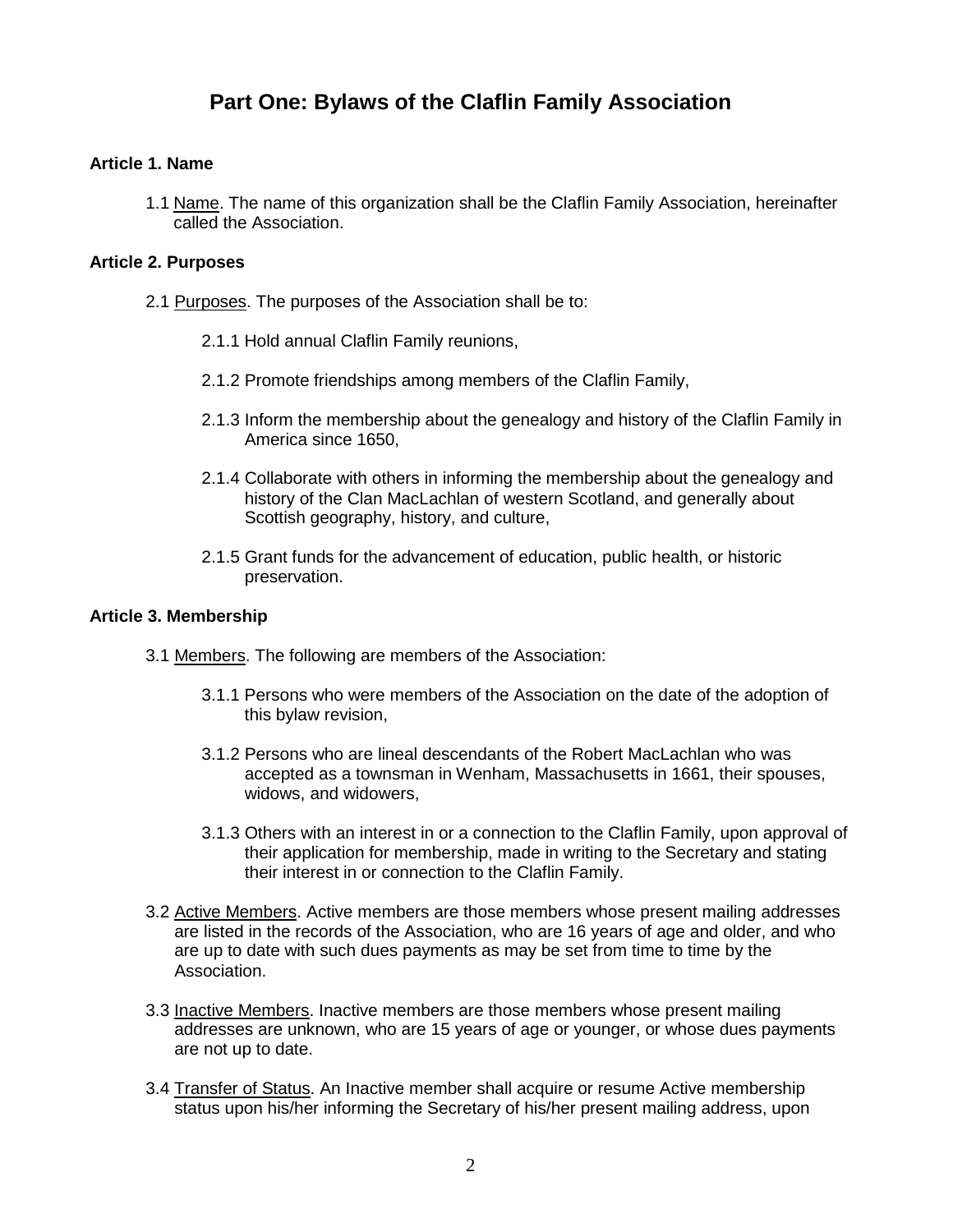reaching the age of 16, and upon his/her payment of such dues as may be set from time to time by the Association. An Active member on his/her request shall be transferred to Inactive membership status.

3.5 Participation in Business Affairs of the Association. Active members shall have the right to participate fully in the business affairs of the Association; Inactive members shall not participate in the business affairs of the Association.

# **Article 4. Meetings of the Association**

- 4.1 Annual Business Meeting. The annual business meeting of the Association shall be held during the last week of July within the Commonwealth of Massachusetts or elsewhere in the United States. The Association shall select the date, time, and place for a future meeting during an annual business meeting. In the absence of such selection, the Executive Board shall select the date, time, and place of the annual business meeting and shall notify the Active members as quickly as expedient as to this selection.
- 4.2 Special Meetings. Special meetings of the Association may be called by the President, and shall be called by the President upon the written request of 20 Active members. No business other than that stated in the meeting notice shall be conducted at a special meeting.
- 4.3 Notice. The Secretary shall mail written notice of meetings of the Association to all Active members not less than 30 days in advance of such meetings. Such notice may also be posted on the website of the Association.
- 4.4 Content of Notice. Notice of meetings of the Association, additional to stating the date, time, and place, shall include the agenda for the meeting and shall identify the substance of any special business to be dealt with, the substance of any proposed bylaw amendments, and the names of any nominees for officer or Executive Board member.
- 4.5 Agenda. The agenda for annual business meetings shall include the following: call to order; approval or disposition of the minutes of previous meetings; reports of officers; reports of standing and special committees other than the Nominating Committee; the report of the Nominating Committee and the elections of officers and members of the Executive Board, hereinafter called the Board; unfinished business; new business including the locations of future annual business meetings; announcements; and adjournment.
- 4.6 Agenda and the Friends of the Claflin Family Association. A portion or portions of the annual business meeting may be devoted to reports or affairs of the Friends of the Claflin Family Association, hereinafter called the Friends. Such reports shall be made and such reports and affairs shall be acted upon separately from the reports and affairs of the Association.
- 4.7 Quorum and Vote Required. Twenty-five Active members shall constitute a quorum for meetings of the Association for the transaction of business. Unless otherwise specified herein or by parliamentary authority, a majority of the legal votes cast shall be required for the adoption of motions and for the election of officers or members of the Board. Voting by proxy shall not be permitted.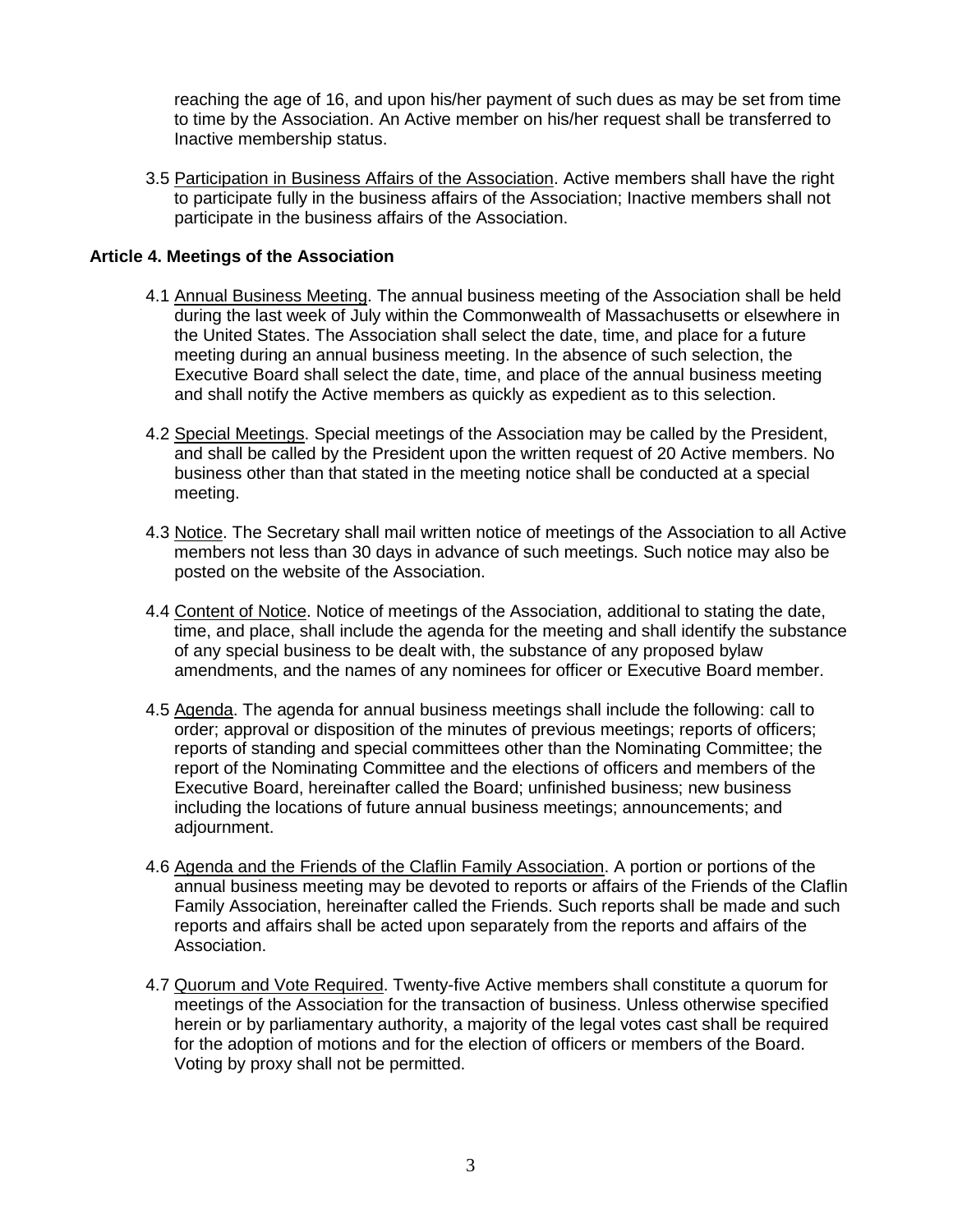### **Article 5. Officers**

- 5.1 Elected Officers. The elected officers of the Association shall be a President, a Vice President, a Secretary, and a Treasurer.
- 5.2 Election and Terms of Service. Elected officers shall be elected in accordance with the provisions of Article 13, for terms of one year and shall serve until their successors have been elected.

#### 5.3 Duties.

- 5.3.1 The President shall be the legal head of the Association; he/she shall call and preside at business meetings of the Association and the Board. Subject to the approval of the Board, he/she shall appoint (a) the chairs and members of standing and special committees and (b) the appointed officers of the Association. He/she shall carry out the directives of the Association and the Board and shall perform all other duties required herein or customary to the office. The President shall be a consultant member (without vote) of all standing and special committees other than the Audit Committee and the Nominating Committee; he/she may delegate this function for some committees to the Vice President.
- 5.3.2 The Vice President shall assume the duties of the President in the event of his/her absence, incapacity, or resignation. He/she shall assist in managing Association activities as requested by the President and shall perform all other duties required herein or customary to the office. At the request of the President, the Vice President shall be a consultant member (without vote) of various standing and special committees other than the Audit Committee and the Nominating Committee.
- 5.3.3 The Secretary shall prepare minutes of business meetings of the Association, and of the Board, shall enter them into a minute book, shall enter corrections approved by the Association or the Board, and when approved shall sign and date the minutes as being approved. He/she shall prepare and keep up to date a list of the Active members of the Association; shall prepare and send required notices of meetings; and shall perform all other duties required herein or customary to the office. Except as provided in section 5.6.1, the Secretary shall (a) keep the corporate records of the Association and (b) within 30 days following an annual business meeting, or as otherwise required, shall prepare and submit to the Secretary of the Commonwealth of Massachusetts such annual reports as are required by the Secretary of the Commonwealth.
- 5.3.4 The Treasurer shall be responsible for the collection, safekeeping, and expenditure of the funds of the Association in accordance with these bylaws and procedures and rules adopted by the Board and approved by the Association. He/she shall report briefly on the finances of the Association at meetings of the Board and shall submit annual financial reports to the Audit Committee and to the annual business meetings of the Association in accordance with the provisions of section 12.5. He/she shall be an ex officio member of the Finance Committee, participating with that committee in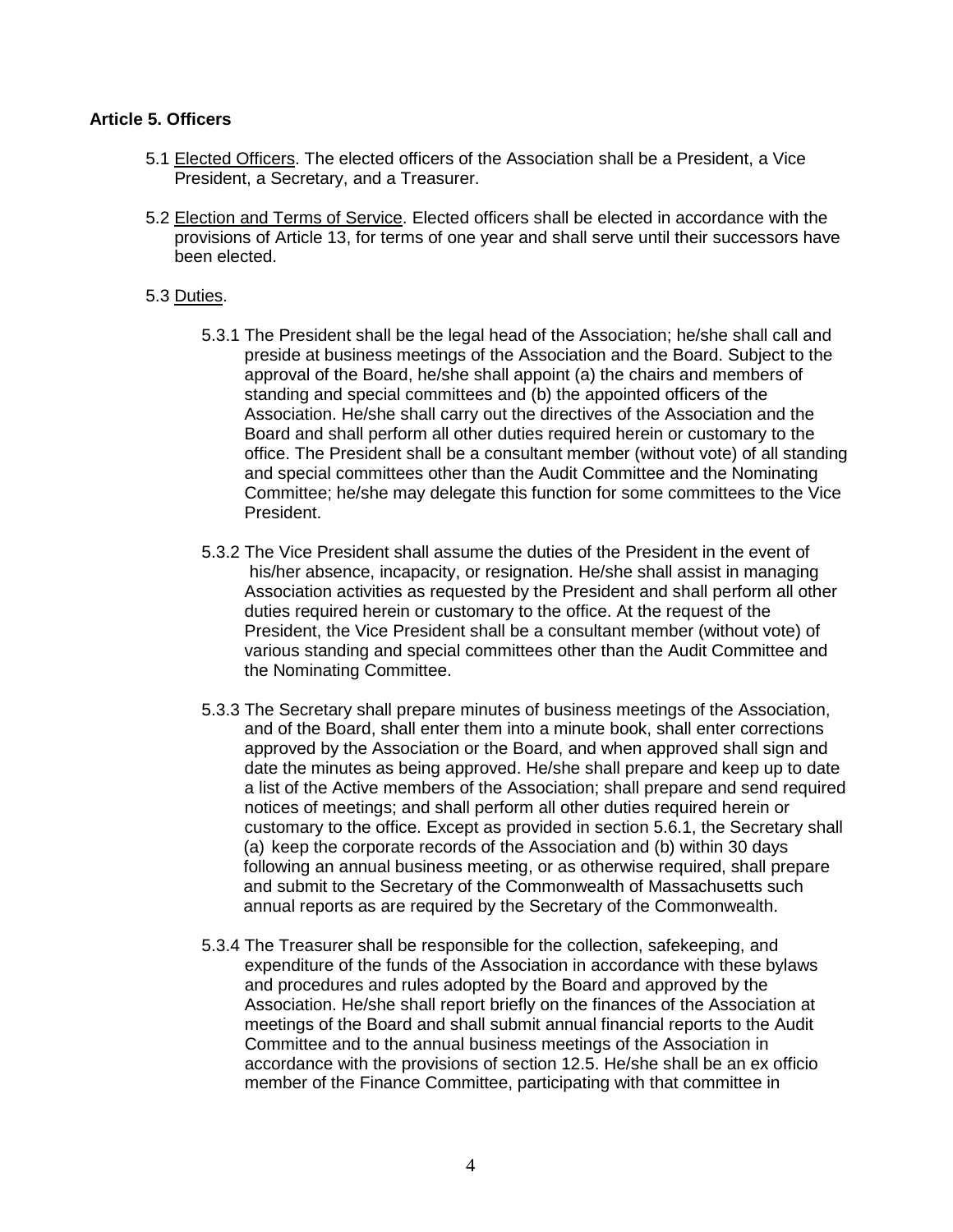preparing annual budgets and in managing the invested funds of the Association.

- 5.4 Appointed Officers. The appointed officers of the Association shall include a Resident Agent (in the event that the Secretary does not reside within the boundaries of the Commonwealth of Massachusetts), a Webmaster, and a Liaison Officer, and may include other officers as the Association or the Board may from time to time decide are needed to fulfill the purposes and objectives of the Association.
- 5.5 Appointment and Terms of Office. Appointed officers shall be appointed by the President subject to the approval of the Board and shall serve for terms of up to one year and until their successors have been appointed.

#### 5.6 Duties of Appointed Officers.

- 5.6.1 The Resident Agent shall (a) keep the corporate records of the Association and (b) within 30 days following an annual business meeting, or as otherwise required, shall submit to the Secretary of the Commonwealth of Massachusetts such annual reports as are required by the Secretary of the Commonwealth.
- 5.6.2 The Webmaster shall create and manage the website of the Association and shall perform all other duties as directed by the Board, required herein, or customary to the office.
- 5.6.3 The Liaison Officer shall work with members of the Association who are seeking to create a local or regional chapter of the Association. He/she shall communicate the concerns and desires of a local or regional group to the Board and the concerns and decisions of the Board to a local or regional group.
- 5.6.4 The duties of other appointed officers shall be stated by the Board at the time of their appointment.

# **Article 6. Board Membership**

- 6.1 Composition. The Board shall consist of the four elected officers and eight other persons elected from the membership of the Association.
- 6.2 Election and Terms of Service. The election and terms of service of the elected officers are described in section 5.2 and Article 13. The eight other Board members shall be elected in accordance with the provisions of Article 13, for terms of two years, arranged so that the terms of four of these eight shall expire annually.
- 6.3 Qualifications and Limitations.
	- 6.3.1 All Board members shall be Active members of the Association.
	- 6.3.2 No person shall serve in more than one elected position at one time.
	- 6.3.3 At the completion of six years of continuous service on the Board in any capacity, a Board member shall be ineligible to serve on the Board for a period of one year.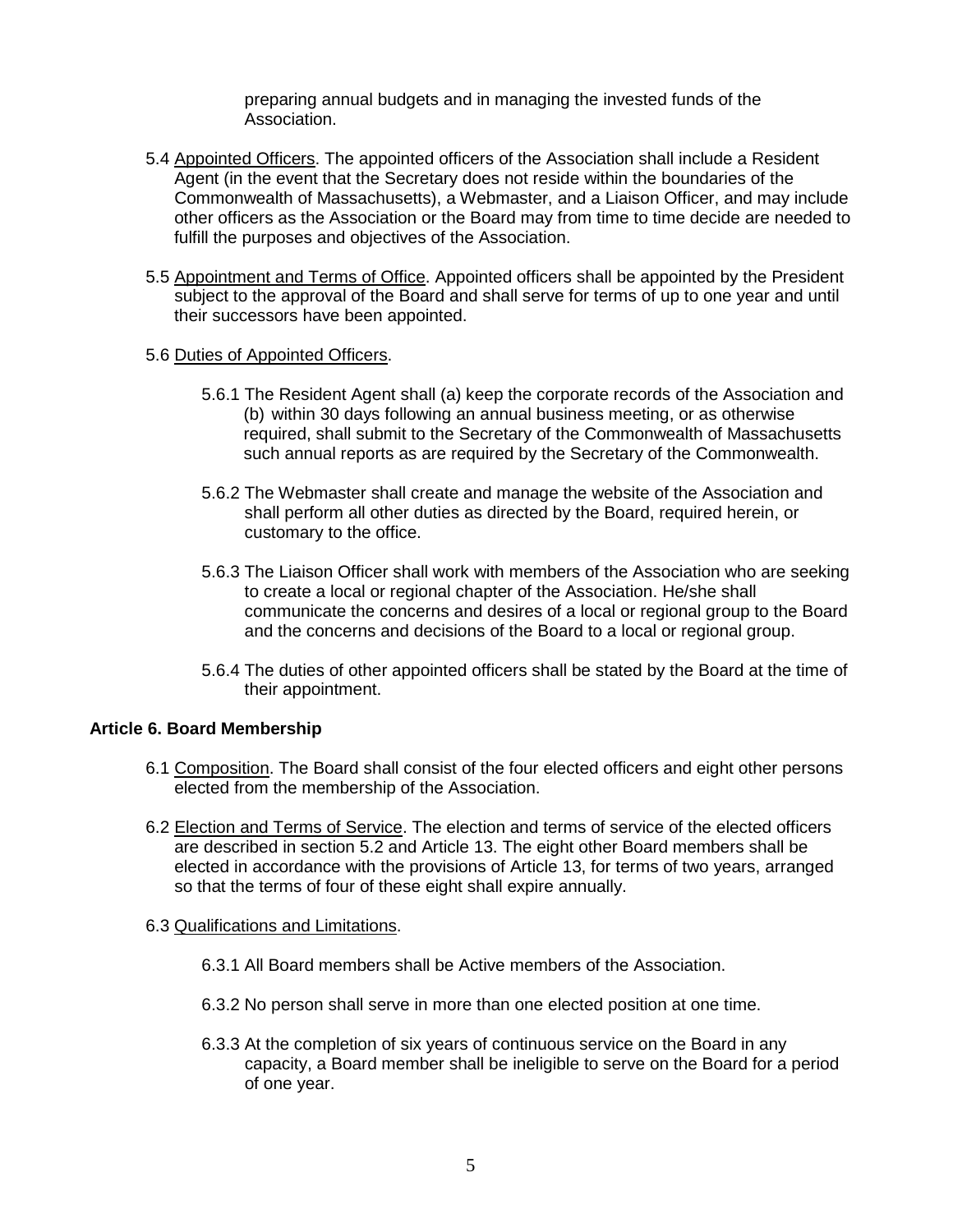- 6.3.4 No person shall serve on the Board at the same time as his/her spouse, sibling, parent, or child.
- 6.4 Vacancies. Vacancies on the Board other than that of the office of President may be filled until the next annual business meeting by the Board from a list of one or more names submitted by the Nominating Committee.
- 6.5 Duties. Additional to attending meetings, Board members other than officers shall chair or be a member of at least one standing or special committee.

### 6.6 Removal.

- 6.6.1 The Board may remove a member from his/her elected position for failing to carry out the duties of his/her office, for not disclosing necessary information on business matters, for entering into unauthorized agreements or making unauthorized expenditures, or for misrepresenting the Board or its actions to others.
- 6.6.2 The removal of a person from the Board shall follow a deliberate procedure that provides the accused Board member adequate notice of removal proceedings, a fair hearing, the right to counsel, and a reasonable opportunity to present a defense.
- 6.7 Indemnification. As provided by the General Laws of the Commonwealth of Massachusetts, the Association shall indemnify its elected and appointed officers and other Board members and shall hold them harmless from any loss or reasonable expense incurred in connection with their actions or omissions of actions which are made or omitted in good faith and which are related solely to the performance of their duties as officers and Board members.

# **Article 7. Board Responsibilities**

- 7.1 Authority. The Board shall act only in accordance with the provisions of these bylaws and the policies and procedures adopted by the Association or by the Board.
- 7.2 Responsibilities.
	- 7.2.1 The Board shall guide and govern emergent matters that may arise between annual business meetings.
	- 7.2.2 The Board shall receive reports and review the work of the appointed officers and of the standing and special committees throughout the year.
	- 7.2.3 At its April meeting the Board shall receive the annual budget recommended by the Finance Committee for the fiscal year beginning June 1, shall adopt an annual budget for the fiscal year beginning June 1, and shall recommend this annual budget to the Association for its approval at the annual business meeting in July.
	- 7.2.4 The Board may enter into contractual agreements for goods or services and shall be the authorizing authority for expenditures of \$500 or more.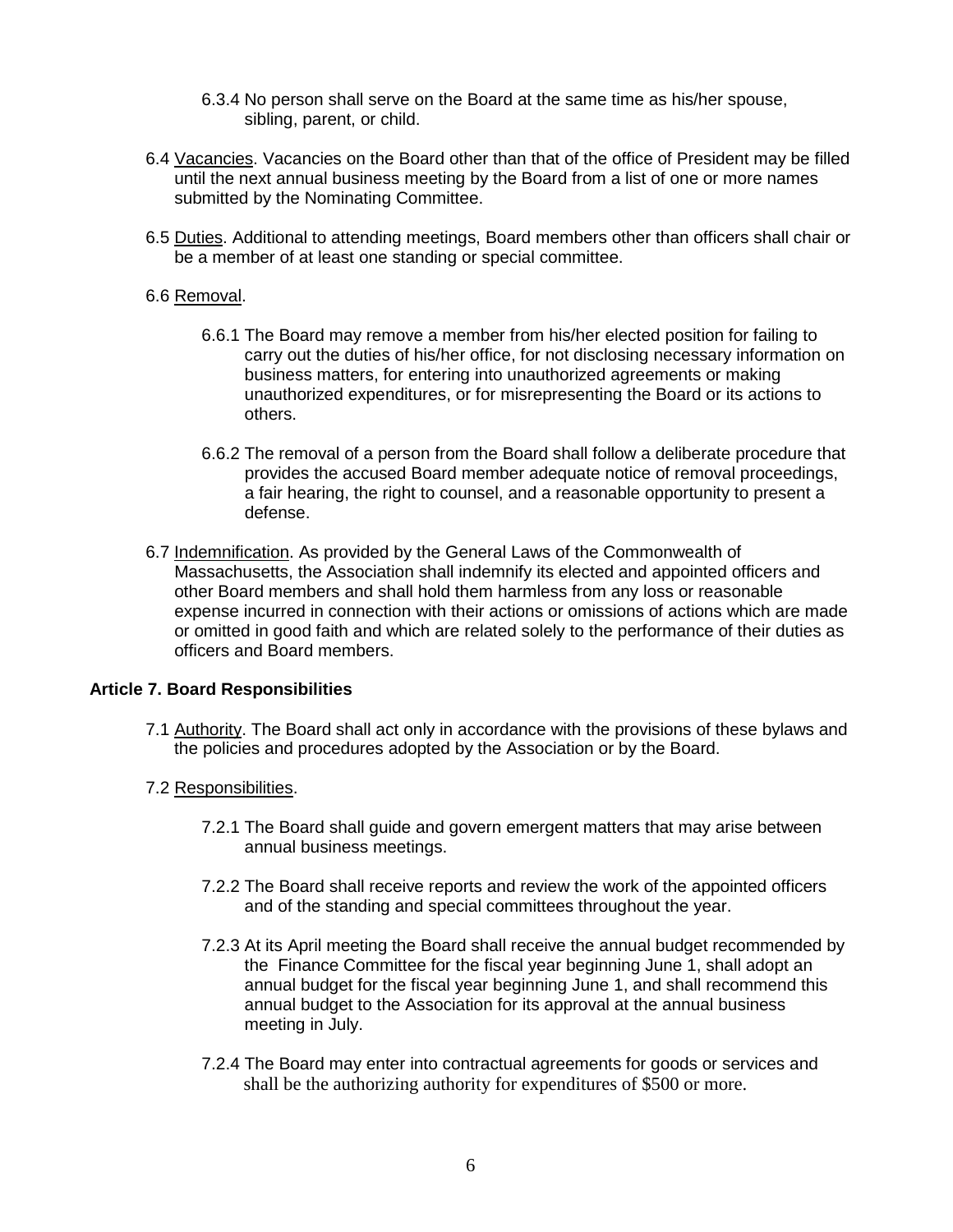#### **Article 8. Board Meetings**

- 8.1 Regular Quarterly Meetings. The Board shall hold regular quarterly meetings in the final two weeks of October, January, April, and July. In the event of holidays or weather related emergencies the Board shall hold these meetings in the succeeding week.
- 8.2 Additional Regular Meeting. Immediately following the annual business meeting, the Board shall meet (a) to set its meeting schedule for the year, (b) to approve the appointments of the appointed officers and of the chairs or temporary chairs and members of the standing and special committees, (c) to lay out a plan of activities for the coming year, and (d) to provide Active members the opportunity to address the Board on any matter related to the Association.
- 8.3 Special Meetings. Special meetings may be called by the President and shall be called by the President upon the request of four Board members. No business other than that stated in the meeting notice shall be conducted at a special meeting.
- 8.4 Attendance. Board members may attend meetings either by being physically present or by means of a conference telephone or similar communications equipment, whereby all persons participating in the meeting can communicate with each other at the same time.
- 8.5 Open and Closed Meetings. Board meetings shall generally be open for observation by Active members of the Association. The Board in its discretion may permit any Active member of the Association to address the Board on particular matters or concerns. The Board also in its discretion may, by majority vote, close a meeting to non-Board persons to discuss and vote upon business of a personal or sensitive nature, such as disciplinary action against an Active member or discussions of pending legal proceedings.
- 8.6 Notice. The Secretary shall mail written notice of meetings of the Board to all Board members not less than 10 days in advance of regular meetings and not less than 20 days in advance of special meetings. Notice by e-mail, receipt confirmed, may be substituted for notice by regular mail.
- 8.7 Content of Notice. Notice of meetings of the Board, additional to stating the date, time, and place, shall include the agenda for the meeting, the substance of any special business to be dealt with, and the names of any nominees for election to vacant officer or other Board positions.
- 8.8 Agenda. The agenda for regular quarterly Board meetings shall include the following: call to order; approval or disposition of the minutes of previous meetings; reports of officers; reports of standing and special committees; unfinished business; new business; announcements; and adjournment.
- 8.9 Agenda and Friends of the Claflin Family Association. A portion or portions of regular quarterly meetings may be devoted to reports or affairs of the Friends. Such reports shall be made and such reports and affairs shall be acted upon separately from the reports and affairs of the Association.
- 8.10 Quorum and Vote Required. A majority of the Board members then in office shall constitute a quorum for the transaction of business. Less than a quorum may continue a meeting from time to time without further notice; the Board members present, however, shall make a conscientious effort to inform all absent Board members of the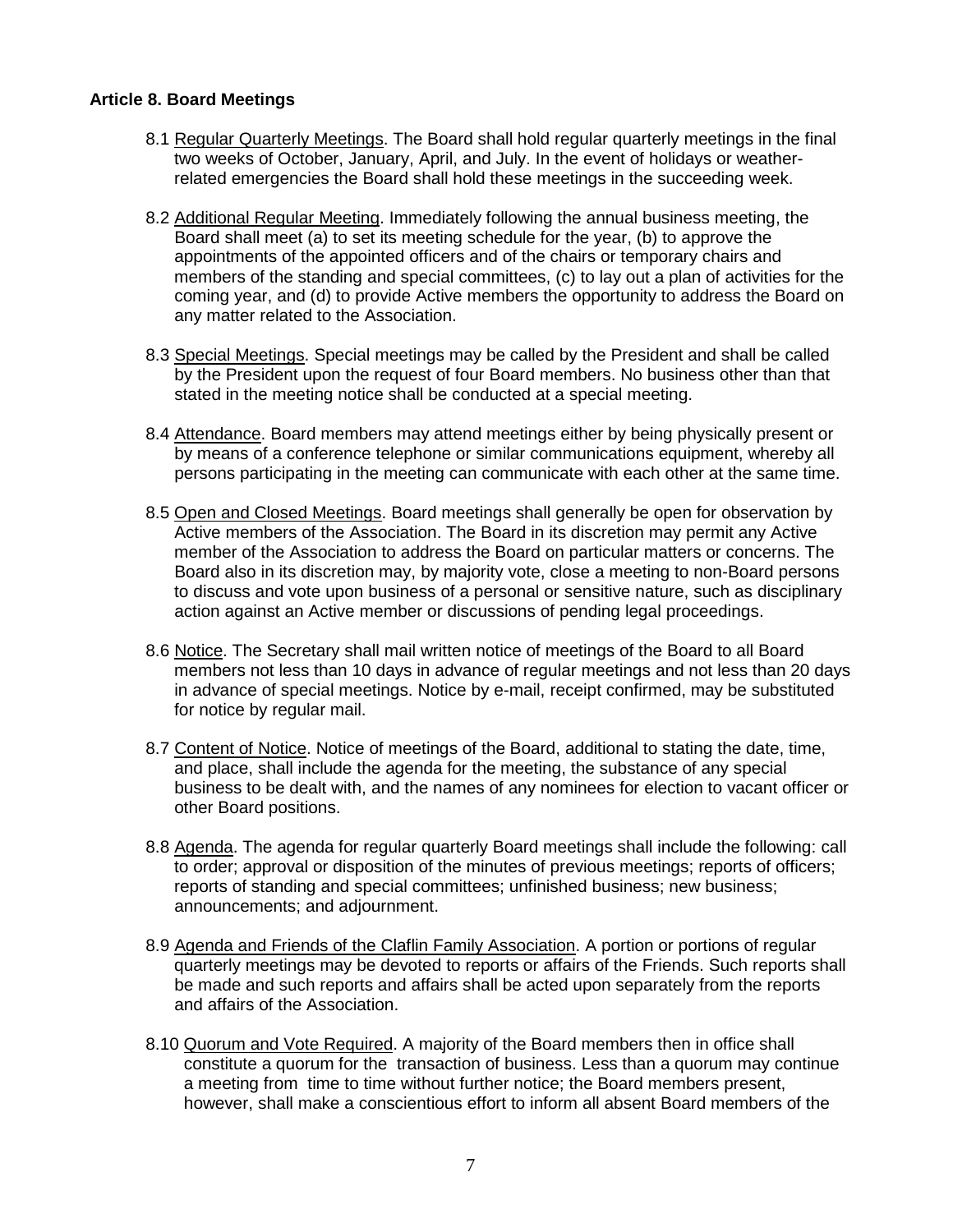date, time, and place of the continued meeting. Unless otherwise specified herein or by parliamentary authority, a majority of the legal votes cast shall be required for the adoption of motions and for the election of officers or members of the Board. Voting by proxy shall not be permitted.

8.11 Conflict of Interest. A matter that accords a direct, personal or monetary benefit to a Board member, or a member of his/her immediate family, which benefit is not shared in common with other Active members, shall be deemed a conflict of interest. Directly upon discovery, a Board member shall notify other Board members that an actual, potential, or apparent conflict of interest exists. If the Board finds that an actual or potential conflict of interest does exist, the conflicted person shall not be counted as part of the quorum of a meeting while the matter is under discussion and shall not participate in either the discussion of or the vote upon the matter in question.

#### **Article 9. Standing and Special Committees: General**

- 9.1 Unless otherwise specified herein, committees shall consist of at least three Active members of the Association, at least one of whom shall be a Board member. Board members shall not serve on the Audit Committee or the Nominating Committee.
- 9.2 Committees shall make reports to the Board from time to time, advising the Board on their progress and on matters requiring action by the Board. Committees shall also make annual reports to the Association at its annual business meeting on their accomplishments and planned future directions.
- 9.3 Committees shall not commit the Association to contractual agreements for the provision of goods or services, shall not expend funds in excess of amounts provided them in the annual budget, and shall not make expenditures of \$500 or more without the approval of the Board.
- 9.4 Association members shall not serve on Committees where an actual or potential conflict of interest exists. Among other conflicts of interest that shall be avoided: members of the Treasurer's immediate family serving on the Audit Committee or the Finance Committee, nominees for office and members of their immediate families serving on the Nominating Committee or the Elections Committee, and applicants for scholarship aid or their immediate families serving on the Grants and Scholarships Committee.
- 9.5 Should an actual, potential, or apparent conflict of interest arise, the committee in question shall refer the matter to the Board; and the Board shall resolve the matter as it would for a conflict of interest arising in the Board.

# **Article 10. Standing Committees**.

- 10.1 The following Standing Committees are hereby created: Audit, Finance, Membership, and Nominating. Their responsibilities are defined in sections 10.3 through 10.6.
- 10.2 The following committees may be created as Standing Committees by the Association or the Board: Elections, Fund Raising, Genealogy, Grants and Scholarships, Newsletter, Reunion, and Archives. Their responsibilities are defined in sections 10.7 through 10.13.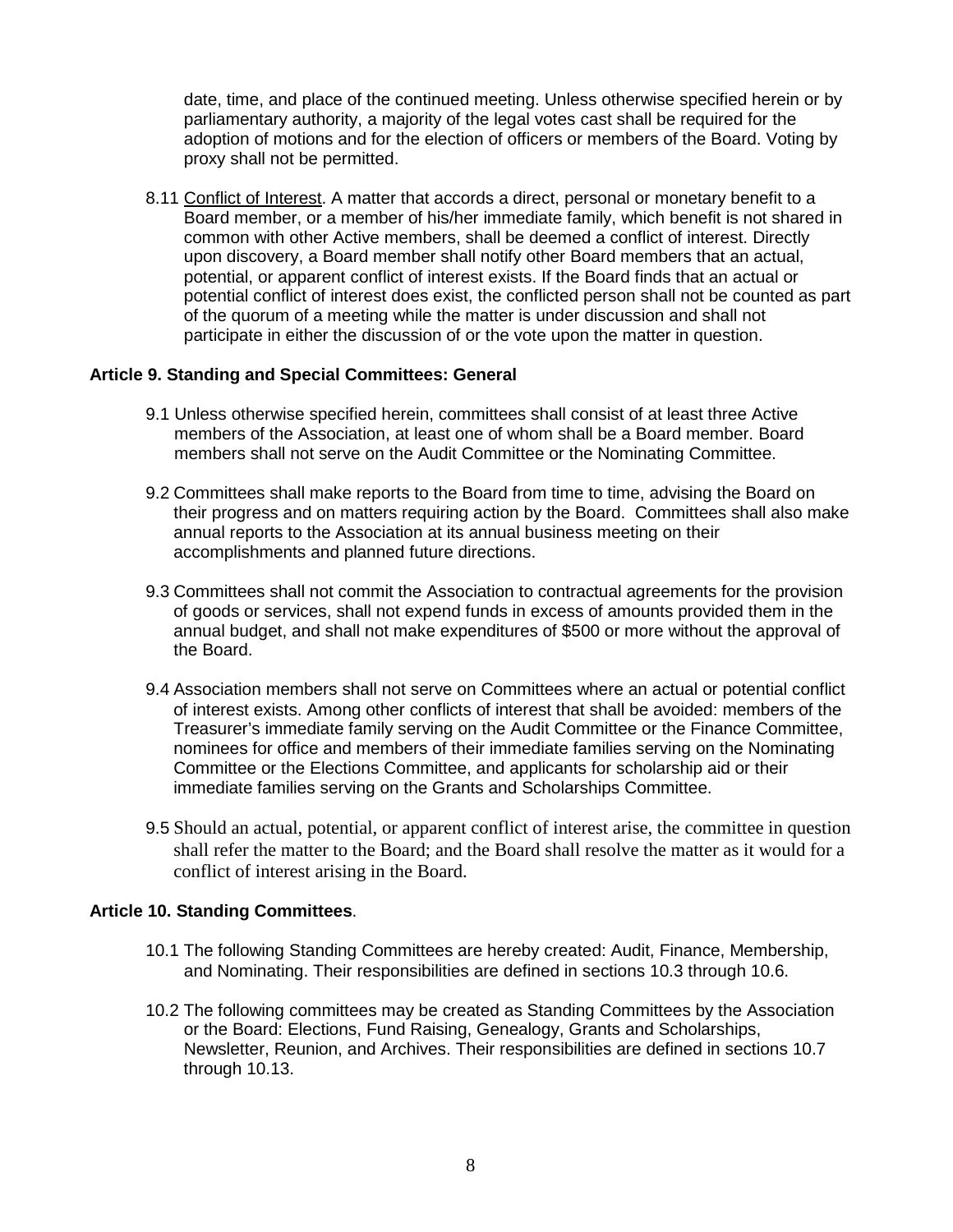- 10.3 Audit Committee. The Audit Committee (a) shall audit the books and the annual financial report of the Treasurer for the preceding fiscal year and present its findings to the Association at the annual business meeting, (b) shall make recommendations to the Association on the handling of financial matters, and (c) shall, if it deems necessary or prudent, recommend that the books and the reports of the Treasurer be audited by a professional auditor.
- 10.4 Finance Committee. The Finance Committee (a) shall prepare an annual budget for the Association in accordance with the provisions of Article 12, (b) shall advise the Treasurer on matters of record keeping and reporting, (c) shall manage the invested funds of the Association, including draws made to provide income for the annual budget, and (d) if decided by the Board or the Association, shall obtain and keep current a blanket bond covering all persons having access to the funds of the Association or of the Friends.
- 10.5 Membership Committee. The Membership Committee (a) shall develop procedures for accepting and approving applications for membership in the Association as provided in section 3.1.3, (b) shall recommend these procedures to the Board for adoption and to the Association for approval, (c) shall receive, consider, and make recommendations to the Board on applications that have been received, and (d) shall assist the Secretary in preparing and keeping up to date a list of Active and Inactive members of the Association.
- 10.6 Nominating Committee. The Nominating Committee (a) shall prepare a slate of nominees for officer and other members of the Board and forward this slate to the Secretary six weeks in advance of the annual business meeting of the Association, (b) shall inquire of prospective candidates concerning their qualifications for office and their willingness to serve, and (c) shall present this slate to the annual business meeting of the Association.
- 10.7 Elections Committee. In the event that the Association decides that elections shall be conducted by mail, the Elections Committee (a) shall develop procedures for the nomination and election of officers and other Board members by mail ballot, (b) shall recommend these procedures to the Board for adoption and to the Association for approval, (c) shall implement procedures adopted by the Board, making full use of the slate prepared by the Nominating Committee and allowing for the nomination of other persons by petition, and (d) shall act as Teller Committee, accepting ballots, counting them, and reporting the results of elections to the Board six weeks in advance of the annual business meeting of the Association.
- 10.8 Fund Raising Committee. The Fund Raising Committee (a) shall develop procedures for the raising, handling, security, reporting, and transfer of funds to the Treasurer for the purposes of the Association or of the Friends, carefully distinguishing the funds raised for the Association from the funds raised for the Friends, (b) shall recommend these procedures to the Board for its adoption and to the Association for its approval, and (c) shall engage in a variety of fund raising projects approved by the Board.
- 10.9 Genealogy Committee. The Genealogy Committee (a) shall bring and keep up to date the genealogy of the Claflin Family, (b) shall collect genealogical data concerning the Claflin family, and (c) shall recommend to the Board forms of presenting and publishing genealogical data.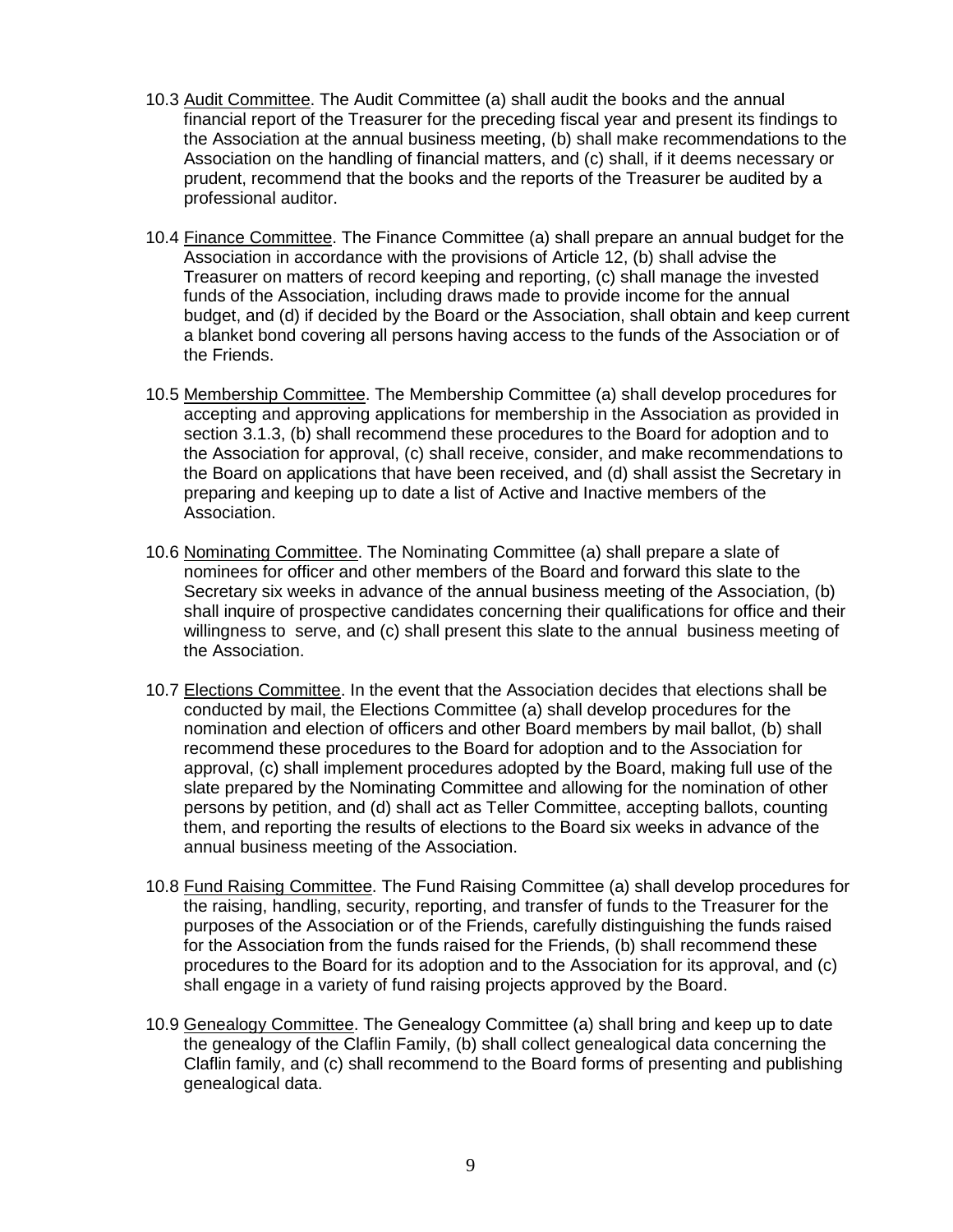- 10.10 Grants and Scholarships Committee. The Grants and Scholarships Committee (a) shall develop procedures for making grants to institutions or organizations which work for the advancement of education, public health, or historic preservation, (b) shall develop procedures for advertising the availability of, making application for, and granting scholarship aid to individual persons in need who are enrolled in an accredited college or university, (c) shall recommend these procedures to the Board for adoption and to the Association for approval, (d) shall receive and consider applications for grants and scholarship aid in accordance with the approved procedures, and (e) shall recommend to the Association for its approval the making of grants to institutions or organizations and the granting of scholarships to individuals.
- 10.11 Newsletter Committee. The Newsletter Committee shall prepare, publish, and mail a newsletter at times during the year most advantageous to the annual events and program of the Association. The Newsletter shall, among other things, report the business matters of the Board and Association, shall include announcements of reunions and business meetings, and shall tell stories of human interest to Claflin Family members.
- 10.12 Reunion Committee. The Reunion Committee (a) shall develop plans for reunions, (b) shall recommend plans and reunion budgets showing proposed income and expenditures to the Board for its approval, (c) shall manage reunions, and (d) shall consider and recommend to the Board and Association the locations of one or more future reunions.
- 10.13 Archives Committee. The Archives Committee (a) shall represent the Association on the ownership, management, and operation of the Archives of the Claflin Family Association, (b) shall be in direct communication with the appropriate representatives of the Hopkinton Historical Society, or a successor host of the Claflin Family Association Archives, in all matters pertaining to the Archives and the Society, or its successor, and (c) shall be the accepting/rejecting agent of the Claflin Family Association for proposed contributions of records and artifacts to the Archives.

# **Article 11. Special Committees**.

11.1 Special committees may be created from time to time by the Association or the Board. Their responsibilities shall be defined in the act of creating them.

# **Article 12. Finances**

- 12.1 Fiscal Year. The fiscal year of the Association shall be the twelve month period ending May 31.
- 12.2 Annual Budget.
	- 12.2.1 The proposed annual budget shall show income according to source, including draws upon the invested funds of the Association, expenditures by category, totals, and comparable figures for the present and previous fiscal years. The proposed annual budget shall be balanced as to income and expenditure.
	- 12.2.2 The proposed annual budget shall be recommended to the Board at its April meeting, shall be adopted or modified and adopted by the Board, and shall be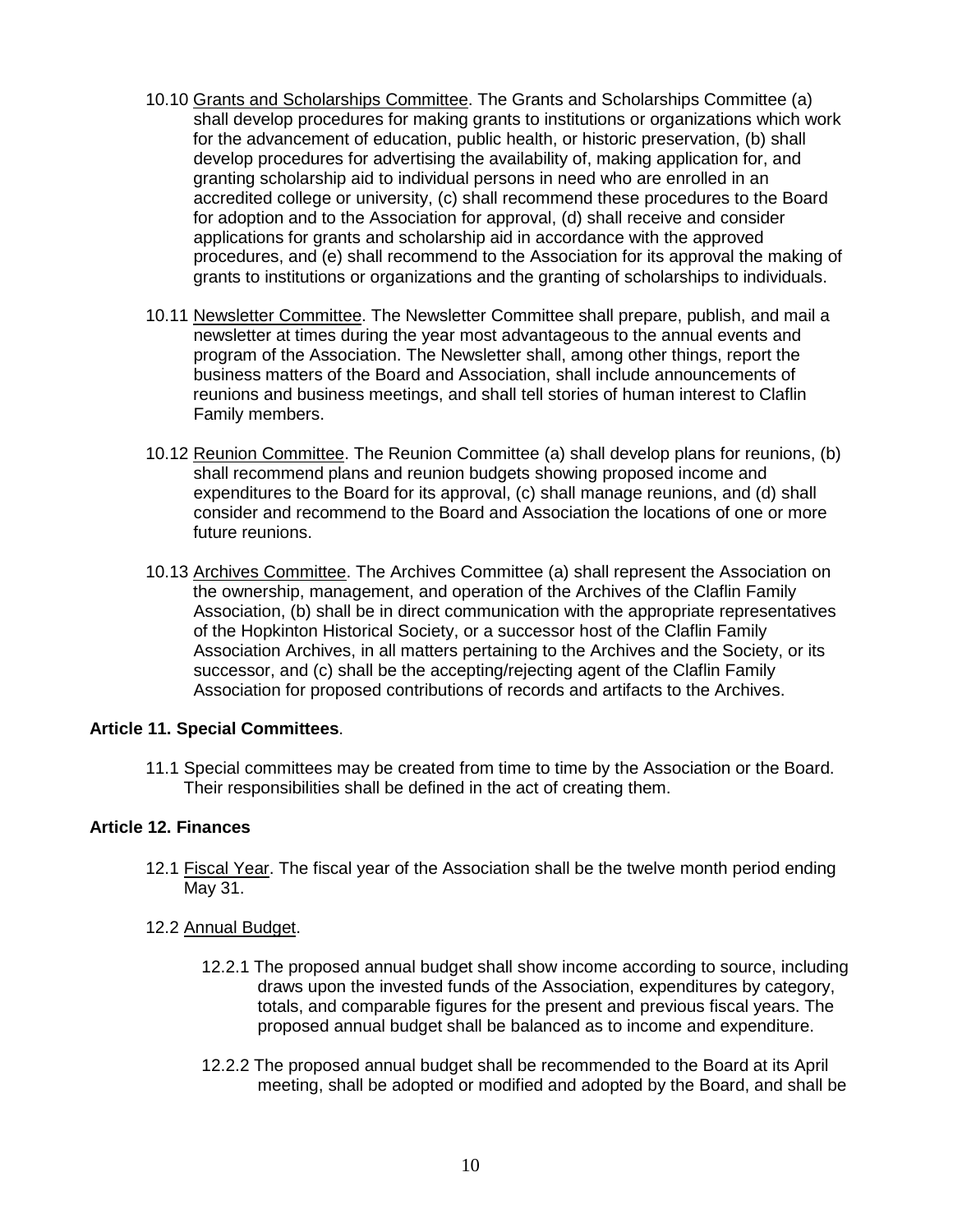recommended to the Association for approval or modification and approval at the annual business meeting.

#### 12.3 Draws upon Invested Funds.

- 12.3.1 Except as provided in section 12.3.2, draws upon the invested funds of the Association shall not exceed 5% of the average value of the invested funds for the three previous fiscal years.
- 12.3.2 Draws in excess of the amount described in section 12.3.1 shall be made only upon the approval of the Association, which vote shall be the same as is required to amend these bylaws.

#### 12.4 Authorization to Make Expenditures.

- 12.4.1 Adoption of the annual budget by the Board shall constitute authorization to make budgeted expenditures of less than \$500.
- 12.4.2 Proposed expenditures in excess of the amounts budgeted shall be approved by the Board or the Association, provided (a) the total budget is kept in balance and (b) the limitations on draws on invested funds are complied with.
- 12.4.3 All contractual agreements for goods and services and all expenditures of \$500 or more shall be approved by the Board or the Association.
- 12.4.4 All checks and other orders for payment shall be signed by the Treasurer, or by an Assistant Treasurer appointed by the Board. All contracts and other financial instruments, which are authorized by the Board or the Association, shall be signed by either the President or the Treasurer
- 12.4.5 The Association may in its discretion pay all or part of the cost of the reunion luncheon for Association members attending the annual business meeting. The Board may in its discretion pay from Association funds all or part of the non-alcoholic beverage and food expenses of Board members attending meetings of the Board. Otherwise, beverage, food, lodging, and travel expenses of Association members to attend Board or Association meetings shall not be paid by the Association.

# 12.5 Annual Financial Reports.

- 12.5.1 Annual financial reports for the previous fiscal year shall be presented to the annual business meeting of the Association, detailing income, expenditures, account balances, the status of invested funds, and the value of inventory including miscellaneous items intended for sale.
- 12.5.2 Such annual reports shall be submitted to the Audit Committee within 30 days following the completion of the fiscal year.
- 12.5.3 Annual financial reports submitted to the Association, if deemed in good order, shall be received and placed on file.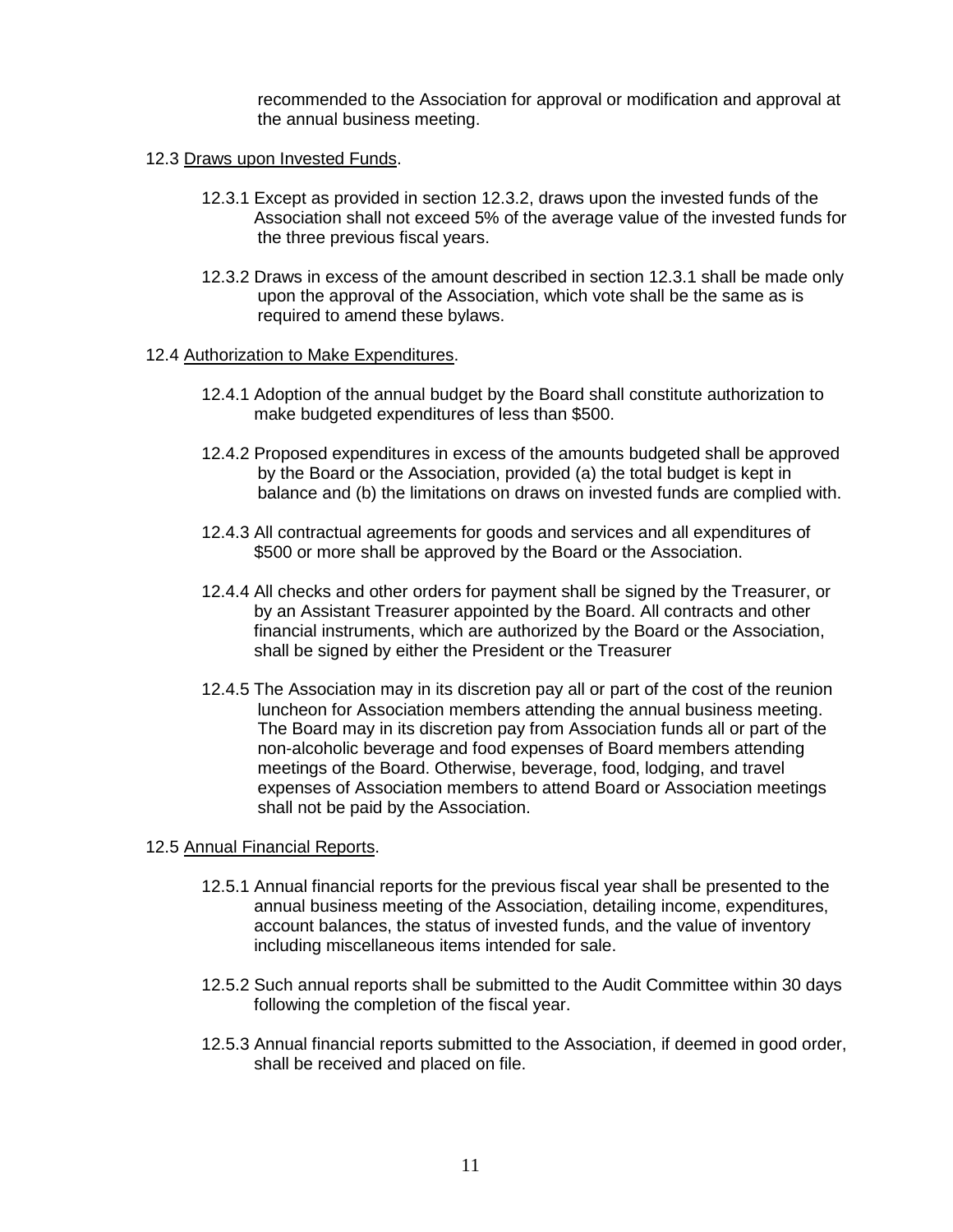- 12.5.4 Audit reports presented to the Association, if deemed in good order, shall be approved by the Association.
- 12.6 Annual Dues. Annual dues may be assessed upon members of the Association in such amounts as are approved by the Association, which vote shall be same as is required to amend these bylaws.

#### **Article 13. Nominations and Elections**

- 13.1 Nominations. Nominations for officer and other Board positions shall be made by the Nominating Committee, submitted to the Secretary six weeks in advance of the annual business meeting of the Association, and shall be presented to the Association at its annual business meeting. The floor shall then be opened for other nominations, which may be made by any Active member present.
- 13.2 Statements of Qualifications. One-minute statements regarding the qualifications and abilities of nominees may be included in the report of the Nominating Committee, and shall be permitted the makers of nominations from the floor.
- 13.3 Elections. Elections, other than contested elections, may be conducted by voice vote; in the case of contested elections, voting shall be by written ballot.
- 13.4 Teller Committee. In the event of contested elections the President shall appoint the chair and members of a Teller Committee, none of whom shall have an immediate family interest in the outcome of the election.
- 13.5 Special Rules. Should no candidate receive a majority of the legal ballots cast, additional votes shall be taken. In such event the Active members present may adopt special rules governing the election, for voting which may occur subsequent to the impending vote.
- 13.6 Alternate Elections Procedures. If decided by the Association, mail nominating and balloting procedures shall be created by the Elections Committee, recommended to the Board for adoption and to the Association for approval. These procedures shall govern the making of nominations and the elections that follow. Such procedures shall allow the Active members of the Association reasonable notice and reasonable time for all of the steps of the procedures to be complied with.
- . 13.7 Effective Dates of Terms. Persons elected by either procedure in this Article shall take office at the conclusion of the annual business meeting of the Association and shall serve until the conclusion of the annual business meeting which ends the terms to which they were elected, or until their successors have been elected.

# **Article 14. Local and Regional Chapters**

- 14.1 Organization. Members of the Association who are living in a local or regional area and wish to organize as a local or regional chapter of the Association, may organize as such and apply for recognition by the Association. Such chapter shall be known as the **Chapter of the Claflin Family Association.**"
- 14.2 Notification and Chapter Bylaws. The proposed chapter is requested to notify the Association of its intentions and to submit a copy of its proposed chapter bylaws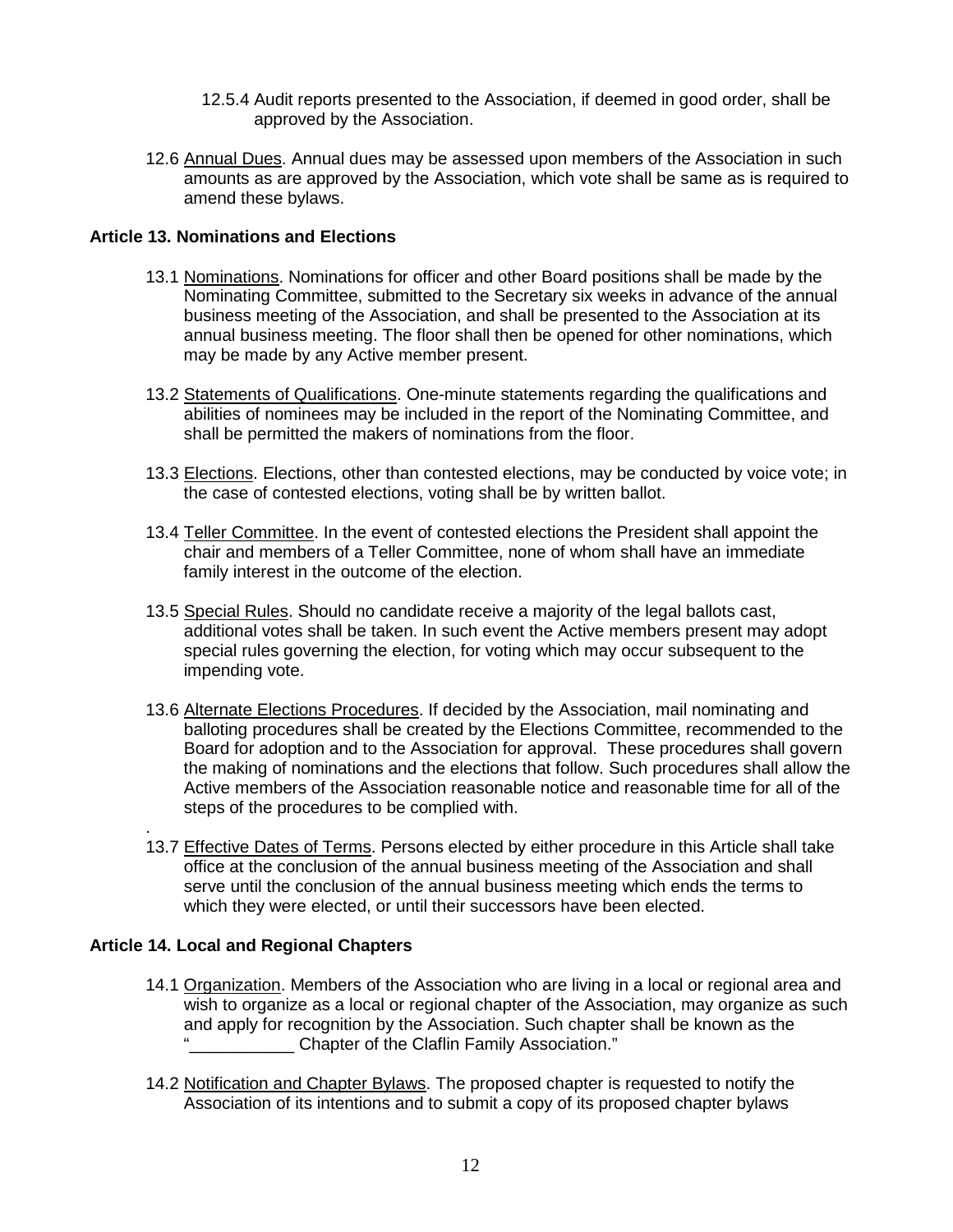#### 14.3 Chapter Bylaws.

- 14.3.1 Shall include the title or name of the chapter and a description of the boundaries or area covered by the chapter.
- 14.3.2 Shall state that Active members of the Association residing in the chapter area shall be Active members of the chapter and that Inactive members of the Association residing in the chapter area shall be Inactive members of the chapter.
- 14.3.3 Shall state that Active chapter members may participate fully in the business affairs of the chapter and that Inactive members shall not.
- 14.3.4 Shall not be inconsistent with the bylaws of the Association.
- 14.3.5 Shall create an open, orderly, and democratic structure of governance, appropriate to the purposes of the chapter.

#### 14.4 Application and Recognition.

- 14.4.1 Upon the Board's acceptance of the proposed bylaws, the proposed chapter shall submit an application for recognition, which shall include: (a) a copy of the bylaws adopted by the chapter and (b) the names and addresses of chapter officers and other chapter board members who have been elected by the chapter.
- 14.4.2 If deemed in good order, the application shall be approved by the Board and confirmed by the Association.
- 14.5 Association and Chapter Responsibilities.
	- 14.5.1 The Association shall support the recognized chapter by providing such information, up-to-date mailing lists, and financial appropriation as the Association may deem to be within its capabilities and resources.
	- 14.5.2 The chapter shall welcome out-of-area Association members on the same basis as chapter members to chapter events and activities (other than business meetings) which are financially supported by the Association.
	- 14.5.3 The chapter shall submit an annual report of its activities and finances to the Board. Such report shall include an up-to-date list of the names and addresses of chapter officers and other chapter board members.

# **Article 15. Parliamentary Authority**

[1](#page-1-0)5.1 The current edition<sup>1</sup> of the *Standard Code of Parliamentary Procedure* shall govern the Association in all parliamentary situations not otherwise governed by law, the articles of organization, these bylaws, or adopted procedures or rules.

<sup>&</sup>lt;sup>1</sup> As of 2012, *American Institute of Parliamentarians Standard Code of Parliamentary Procedure*, McGraw-Hill, New York, 2012, 326 pp., \$17.00. (A revision of Alice Sturgis, *The Standard Code of Parliamentary Procedure*, 4<sup>th</sup> Edition, McGraw-Hill, New York, 2001)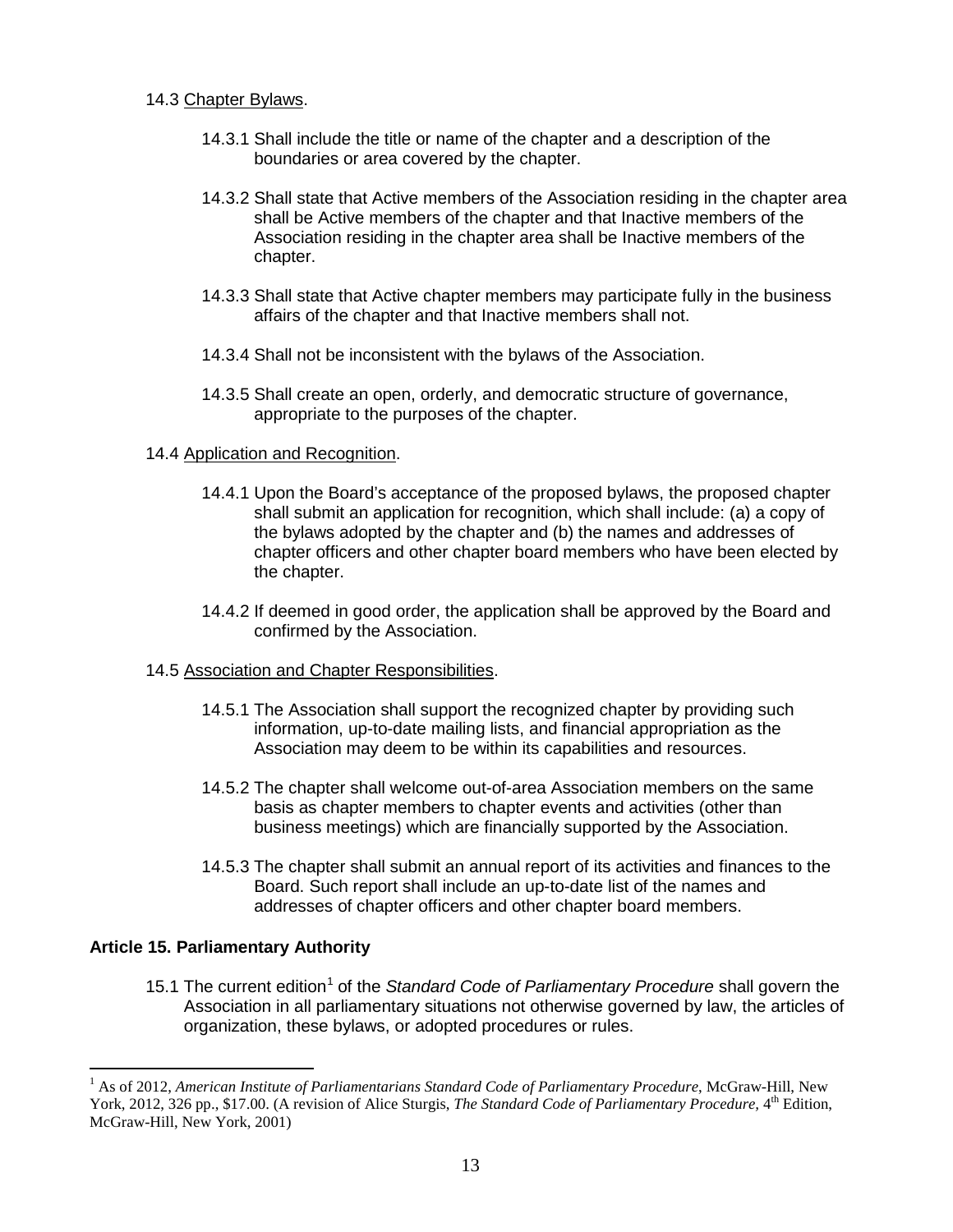### **Article 16. Procedures, Rules**

16.1 The Board may, from to time, adopt and recommend to the Association for its approval, procedures or rules governing nominations and elections, scholarships or other grants, or other matters.

### **Article 17. Records of the Association**

- 17.1 Records of the Association shall consist of the Articles of Organization, these bylaws, the minutes of meetings of the Association and the Board, procedures or rules adopted by the Board and approved by the Association. names and street addresses of the members of the Association, certificates granted by governmental bodies, annual financial reports of the Treasurer, annual audit reports, and such other matter as may bear upon the legal status of the Association.
- 17.2 Association records shall be kept by the Secretary of the Association, provided he/she resides within the Commonwealth of Massachusetts, and shall be available for examination by any Active member.
- 17.3 In the event that the Secretary does not reside within the Commonwealth of Massachusetts, Association records shall be kept by the Resident Agent, and shall be available for examination by any Active member.
- 17.4 These bylaws and adopted procedures and rules shall be kept up to date, and up-to date copies shall be made readily available to members of the Association.

#### . **Article 18. Amendments and Effective Dates**

- 18.1 These bylaws may be amended at an annual business meeting of the Association, or at a special meeting of the Association called for that purpose.
- 18.2 Notice of proposed amendments shall be included in the required notice of the meeting at which they shall be considered, at the least specifying the substance of the amendments proposed and informing Association members how they may view or obtain copies of the proposed wording changes.
- 18.3 The wording of proposed amendments shall be made directly available to Active members of the Association so requesting and may be posted on the Association website.
- 18.4 Proposed bylaw amendments may themselves be amended at the meeting at which they are being considered, but no amendments to proposed bylaw amendments shall be considered which cannot be reasonably inferred from the notice already given.
- 18.5 Adoption of proposed bylaw amendments shall be either by two-thirds vote of the legal ballots cast at an annual business meeting or special meeting of the Association, or by majority vote of the legal ballots cast in a mail vote taken of the entire Active membership of the Association.
- 18.6 These bylaws shall become effective upon their adoption, except that section 6.3.4 concerning members of immediate families serving on the Board at the same time shall not apply to siblings serving on the previous governing body, until either of them shall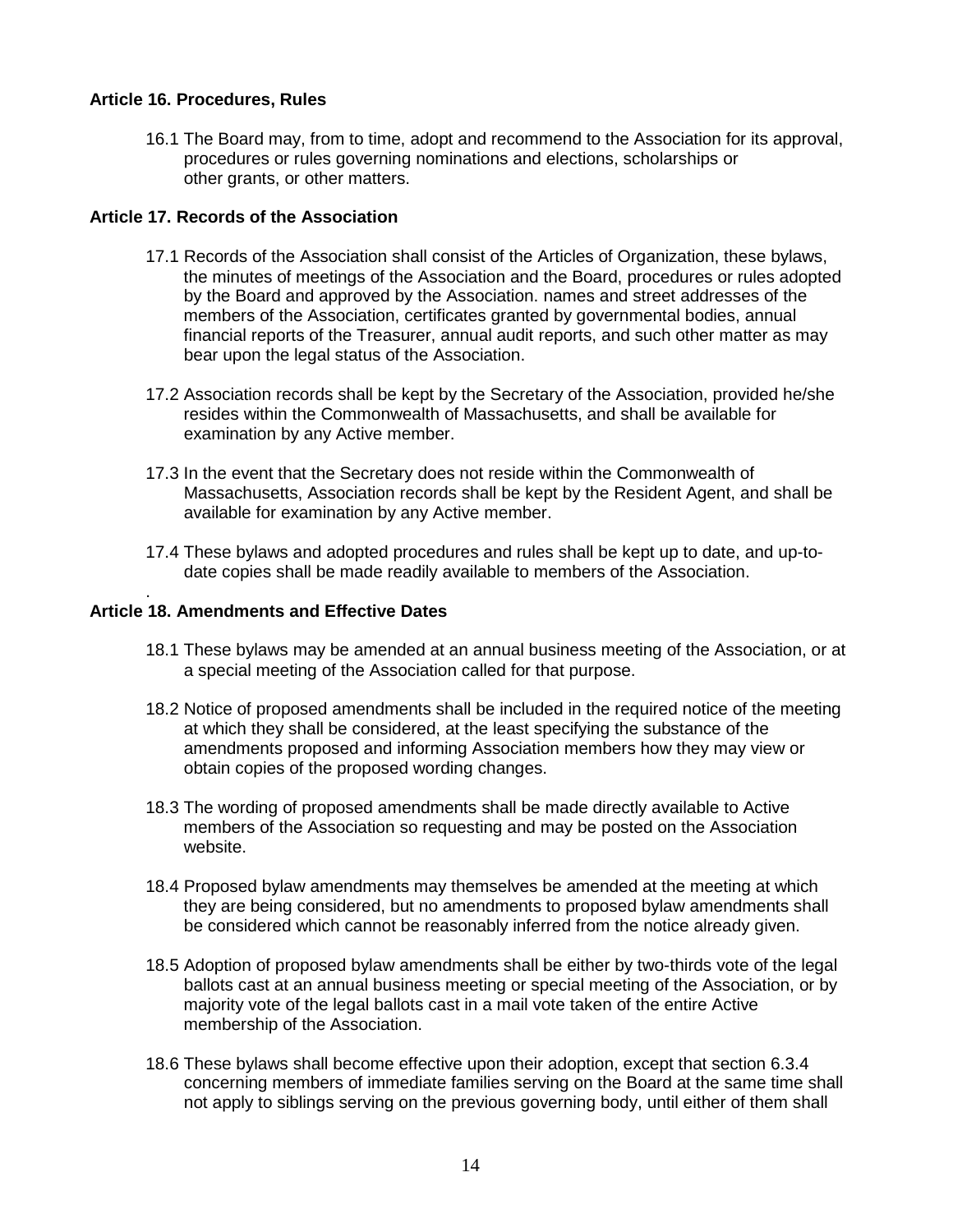have discontinued service on the Board.

#### **Article 19. Dissolution**

- 19.1 In the event that the Association decides upon its dissolution, the Board shall file the appropriate petition for dissolution in the supreme judicial or superior court of the Commonwealth of Massachusetts and shall comply with all the laws and regulations of the Commonwealth.
- 19.2 No assets of the Association shall accrue to any member of the Association.
- 19.3 The Board shall request the judicial court to consider Claflin University, Orangeburg, South Carolina; Boston University, Boston, Massachusetts; and the Wenham Historical Society, Wenham, Massachusetts as potential recipients of any remaining assets of the Association.

# **Part Two: Bylaws of the Friends of the Claflin Family Association**

# **Article 1. Name**

1.1 Name. The name of this organization shall be the Friends of the Claflin Family Association, hereinafter called the Friends.

#### **Article 2. Purpose**

- 2.1 Purpose. The purpose of the Friends shall be to raise and disburse funds for the advancement of education, public health, or historic preservation.
- 2.2 Grants. In furtherance of section 2.1, the Friends shall disburse funds to:
	- 2.2.1 Institutions or organizations which work for the advancement of education, public health, or historic preservation,
	- 2.2.2 Individual persons in need of scholarship aid who are enrolled in an accredited college or university.

#### **Article 3. Membership, Officers, Governing Body, Governance**

- 3.1 Membership, Officers, Governing Body. The membership, officers, and governing body of the Friends shall be the same as the membership, officers, and governing body of the Claflin Family Association, hereinafter called the Association.
- 3.2 Governance. Except as provided in Article 4, the governance of the Friends shall be the same as the governance of the Association.

# **Article 4. Finances, Meetings, Reports**